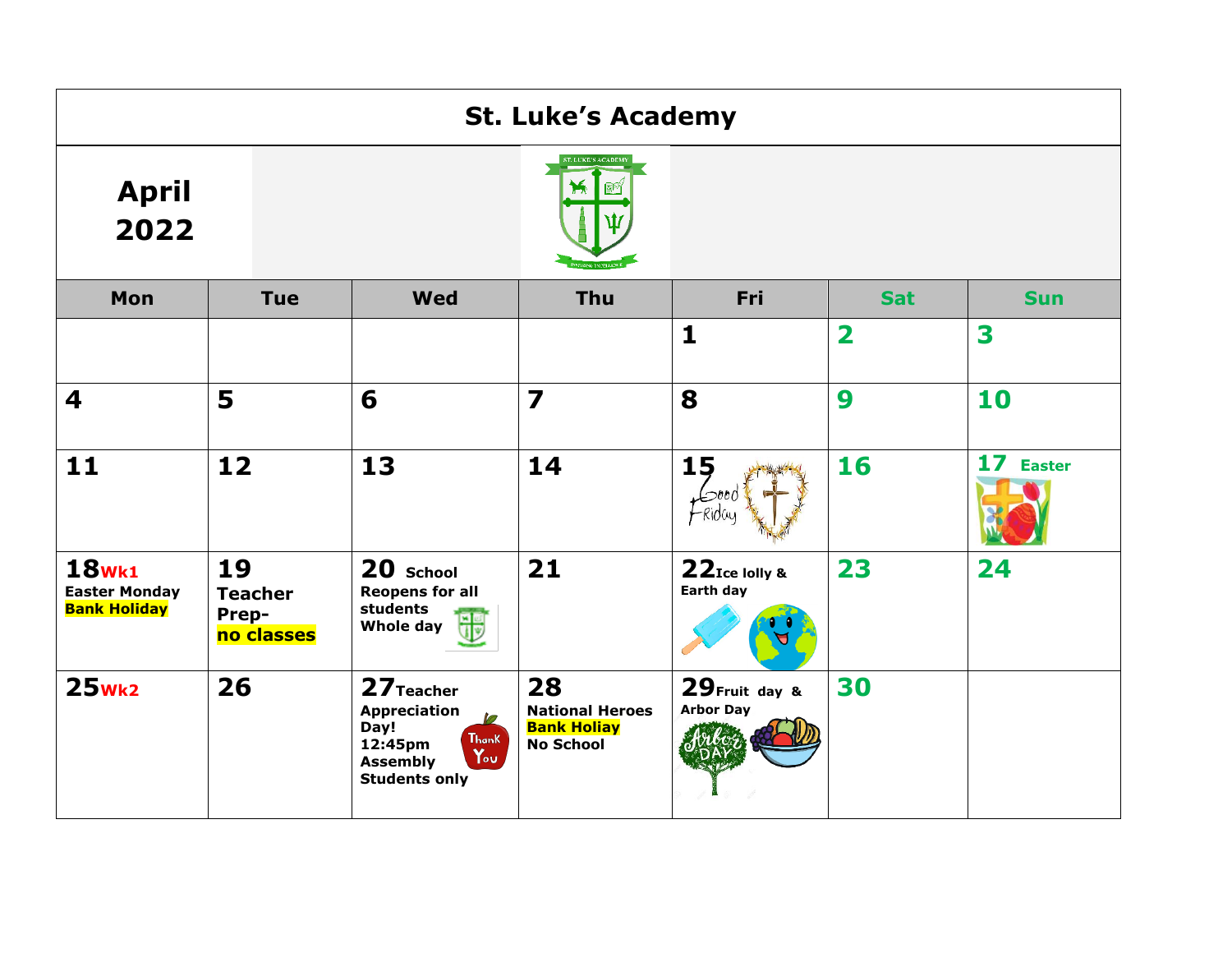| <b>St. Luke's Academy</b>                                                                |                                                       |                         |     |                                                      |                         |                        |  |
|------------------------------------------------------------------------------------------|-------------------------------------------------------|-------------------------|-----|------------------------------------------------------|-------------------------|------------------------|--|
| <b>May</b><br>2022                                                                       |                                                       |                         |     |                                                      |                         |                        |  |
| Mon                                                                                      | <b>Tue</b>                                            | <b>Wed</b>              | Thu | Fri                                                  | <b>Sat</b>              | <b>Sun</b>             |  |
|                                                                                          |                                                       |                         |     |                                                      |                         | 1 <mark>May Day</mark> |  |
| $2$ Wk 3<br><b>May Day</b><br><b>Observed</b><br><b>Bank Holiday</b><br><b>No school</b> | $\overline{\mathbf{3}}$                               | $\overline{\mathbf{4}}$ | 5   | 6 J4 Bake Sale<br>Bake Sale                          | $\overline{\mathbf{z}}$ | <b>8</b> Mother's Day  |  |
| <b>9</b> wk4                                                                             | $10$ NAPSAC<br><b>RELAY</b>                           | $11$                    | 12  | 13 Fundraiser<br><b>Ice Cream day</b>                | 14                      | 15                     |  |
| <b>16 wk5</b>                                                                            | 17 Montessori<br><b>Get Moving</b><br><b>Festival</b> | 18                      | 19  | 20 Montessori<br>Sports Day & J4<br><b>Bake Sale</b> | 21                      | 22                     |  |
| 23 wk6                                                                                   | 24                                                    | 25                      | 26  | 27 School Bake<br><b>Sale</b>                        | 28                      | 29                     |  |
| <b>30 Wk7</b>                                                                            | 31                                                    |                         |     |                                                      |                         |                        |  |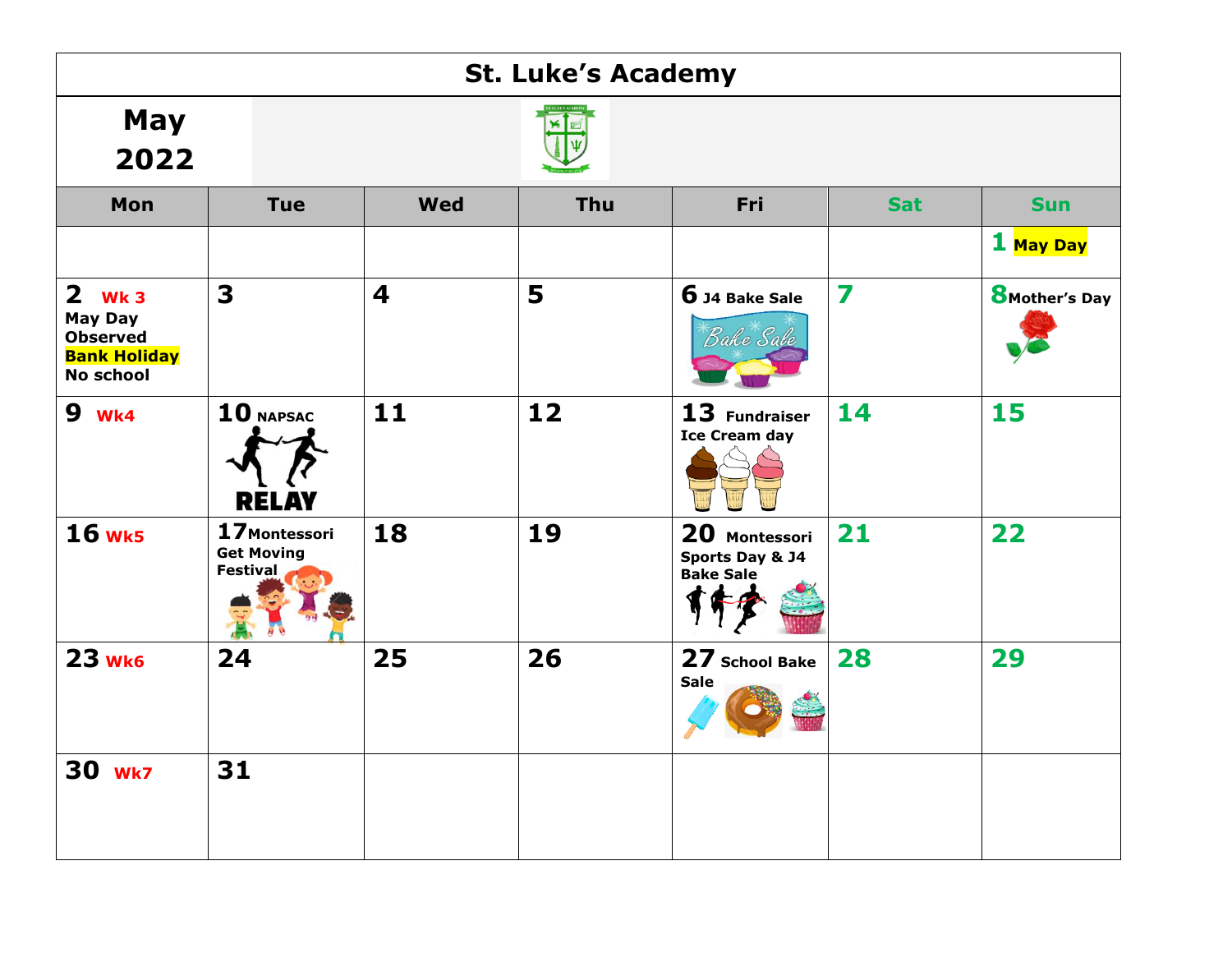| <b>St. Luke's Academy</b>                             |                                                  |                                                                                                                                          |                                           |                                                                                       |                                              |                    |  |  |
|-------------------------------------------------------|--------------------------------------------------|------------------------------------------------------------------------------------------------------------------------------------------|-------------------------------------------|---------------------------------------------------------------------------------------|----------------------------------------------|--------------------|--|--|
| <b>June</b><br>2022                                   |                                                  |                                                                                                                                          |                                           |                                                                                       |                                              |                    |  |  |
| <b>Mon</b>                                            | <b>Tue</b>                                       | Wed                                                                                                                                      | Thu                                       | Fri                                                                                   | <b>Sat</b>                                   | <b>Sun</b>         |  |  |
|                                                       |                                                  | 1                                                                                                                                        | $\overline{\mathbf{2}}$                   | 3                                                                                     | <b>4 Movie</b><br><b>Night</b><br>MOVIE NIGH | 5                  |  |  |
| 6<br>Wk8<br><b>Whit Monday</b><br><b>Bank Holiday</b> | $\overline{\mathbf{z}}$                          | 8                                                                                                                                        | $\boldsymbol{9}$                          | 10<br><b>Whack Hair</b>                                                               | 11                                           | 12                 |  |  |
| <b>13 Wk9</b><br><b>Primary End of</b><br>year exams  | 14<br><b>Primary End</b><br>of year<br>exams     | 15<br><b>Primary End of</b><br>year exams                                                                                                | 16<br><b>Primary End of</b><br>year exams | 17 Primary Sports<br>Day & J4 Bake Sale<br>$\frac{1}{2}$ day<br>for all<br>students / | 18                                           | 19 Father's<br>Day |  |  |
| 20 Wk10                                               | 21<br><b>J4 Mock</b><br><b>Exam</b><br>8:30-1:30 | 22 Primary<br><b>Swim Sports</b><br>(no robotics)                                                                                        | 23                                        | 24 World Culture &<br>Pizza Fundraiser Day!                                           | 25                                           | 26                 |  |  |
| 27 wk11                                               | 28                                               | 29 Montessori<br><b>Prize Giving \</b><br>Last Day of<br>school early <b>b</b><br>pickup<br><b>Primary Dept.</b><br><b>School Outing</b> | 30 Primary<br>Dept. Prize<br>Giving 9-11  |                                                                                       |                                              |                    |  |  |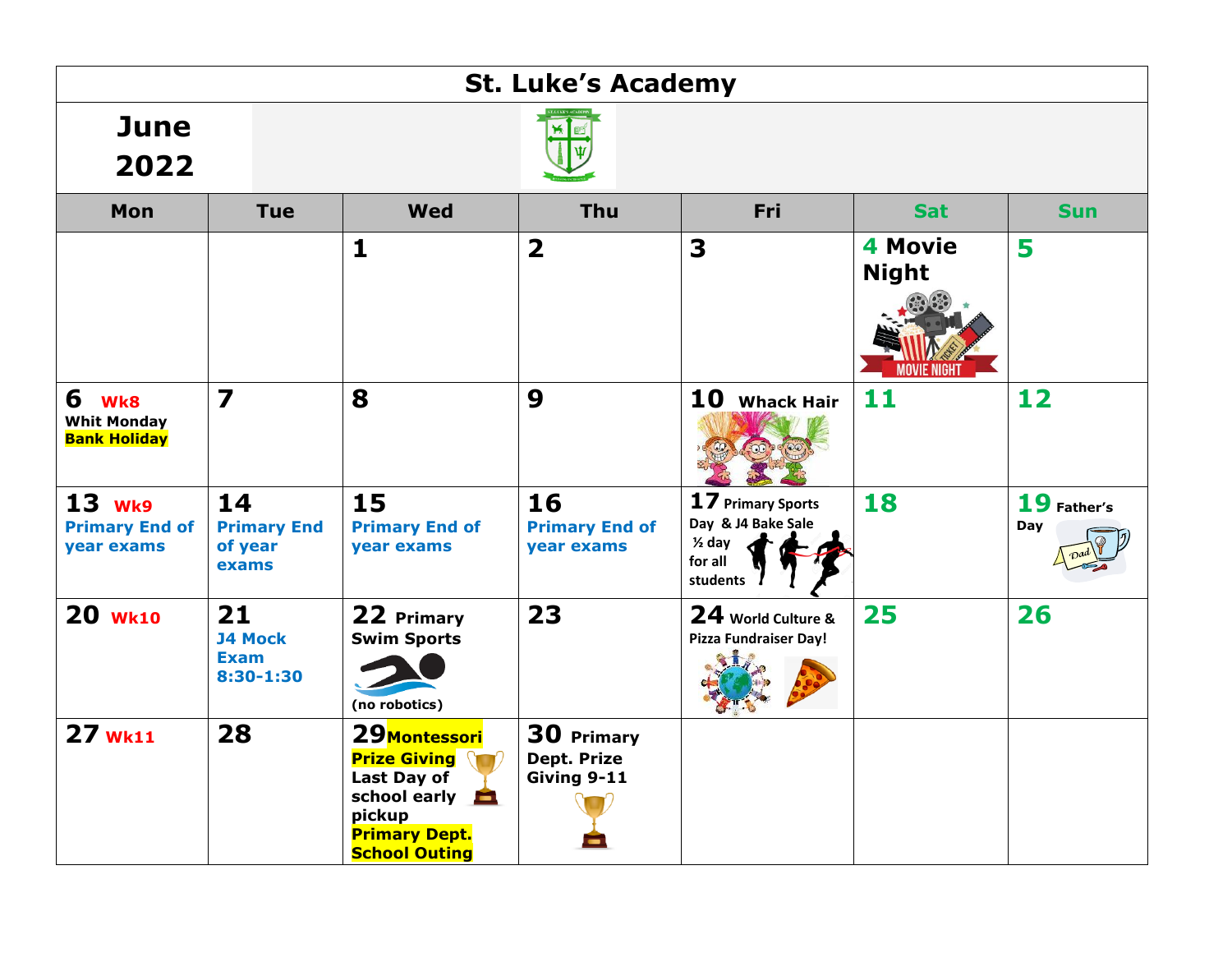|              |                                    |                 | <b>St. Luke's Academy</b>                                                              |              |                         |            |
|--------------|------------------------------------|-----------------|----------------------------------------------------------------------------------------|--------------|-------------------------|------------|
| July<br>2022 |                                    |                 | ST. LUKE'S ACADEM                                                                      |              |                         |            |
| Mon          | <b>Tue</b>                         | <b>Wed</b>      | Thu                                                                                    | Fri          | <b>Sat</b>              | <b>Sun</b> |
|              |                                    |                 |                                                                                        | $\mathbf{1}$ | $\overline{\mathbf{2}}$ | 3          |
| 4            | $511+$<br><b>BSSEE</b><br>刊<br>▜▜▘ | 6 J4 Graduation | $\overline{\mathbf{z}}$<br>School Closed for<br>summer!!!<br>Re-Opens<br>September 7th | 8            | 9                       | 10         |
| 11           | 12                                 | 13              | 14                                                                                     | 15           | 16                      | 17         |
| 18           | 19                                 | 20              | 21                                                                                     | 22           | 23                      | 24         |
| 25           | 26                                 | 27              | 28                                                                                     | 29           | 30                      | 31         |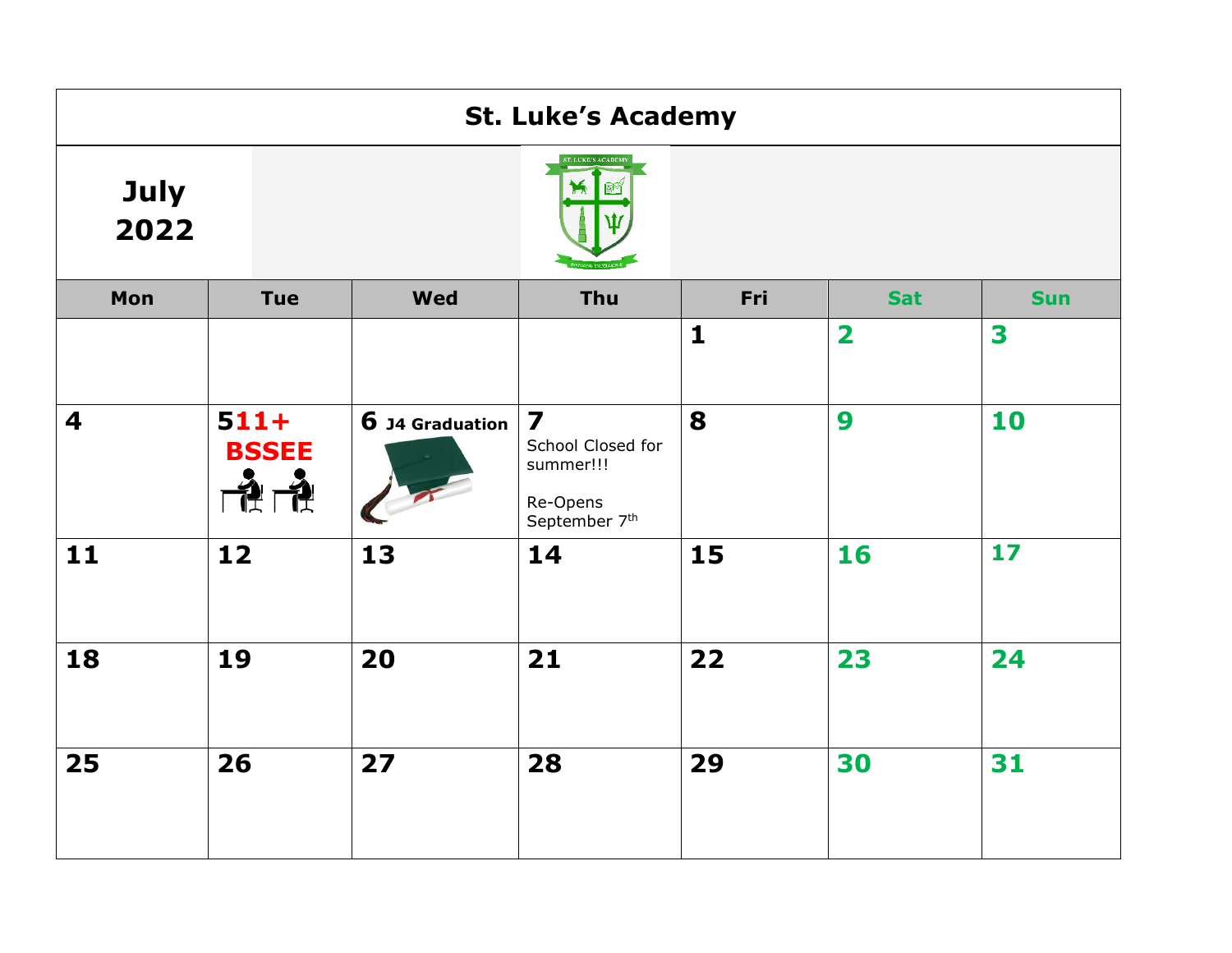| <b>St. Luke's Academy</b> |                                                           |            |                           |     |            |            |  |  |
|---------------------------|-----------------------------------------------------------|------------|---------------------------|-----|------------|------------|--|--|
| <b>August</b><br>2022     |                                                           |            | <b>ST. LEKE'S ACADEMY</b> |     |            |            |  |  |
| Mon                       | <b>Tue</b>                                                | <b>Wed</b> | Thu                       | Fri | <b>Sat</b> | <b>Sun</b> |  |  |
| 1 Kadooment               | 2Emancipation<br>Day<br><mark>Bank Holiday</mark><br>2500 | 3          | $\overline{\mathbf{4}}$   | 5   | 6          | 7          |  |  |
| 8                         | 9                                                         | 10         | 11                        | 12  | 13         | 14         |  |  |
| 15                        | 16                                                        | $17$       | 18                        | 19  | 20         | 21         |  |  |
| 22                        | 23                                                        | 24         | 25                        | 26  | 27         | 28         |  |  |
| 29                        | 30                                                        | 31         |                           |     |            |            |  |  |